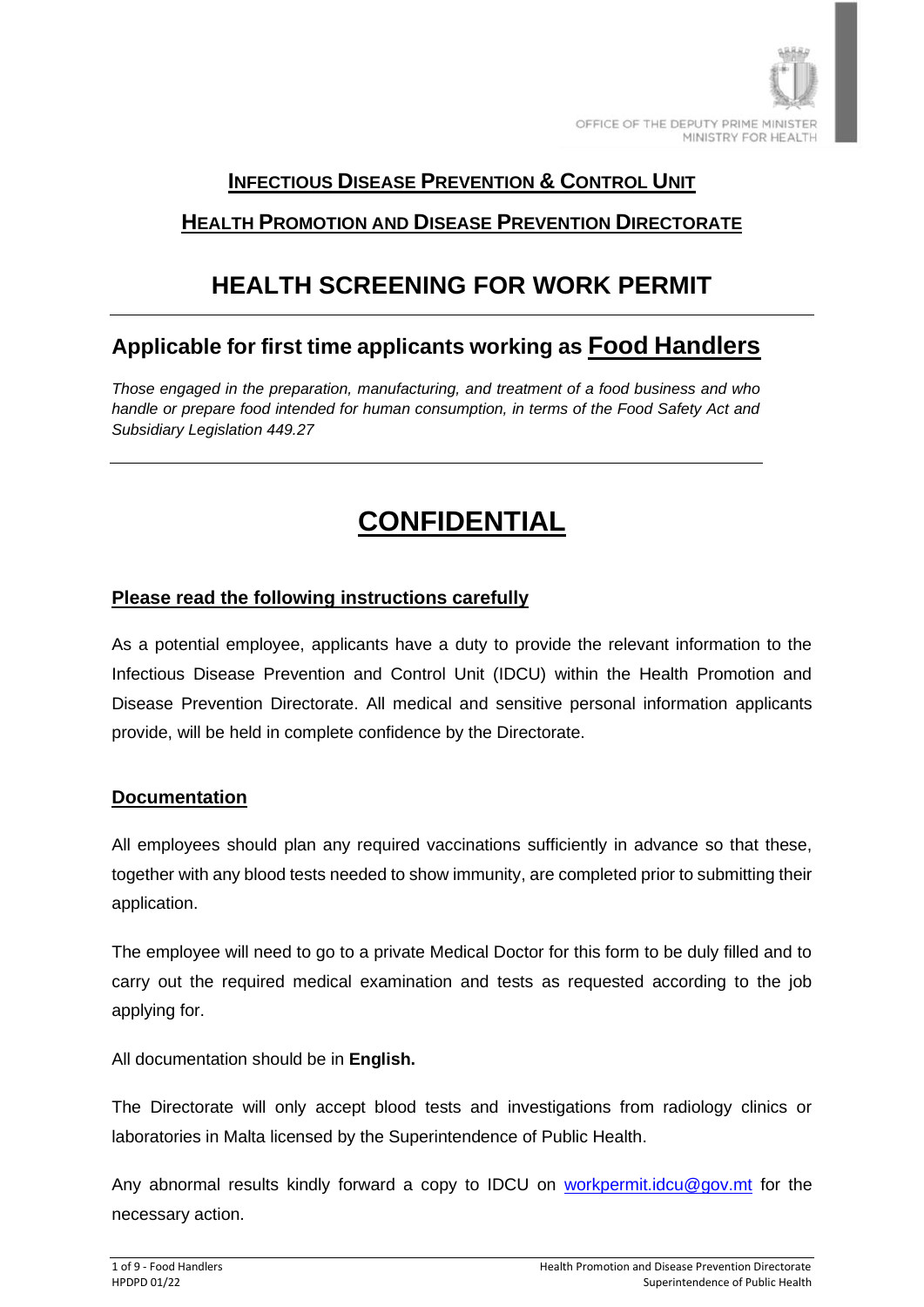# Section A: PERSONAL INFORMATION

| 1 <sup>st</sup> time application                                           | $\Box$ Change of job | $\Box$ Change of employer |  |  |
|----------------------------------------------------------------------------|----------------------|---------------------------|--|--|
| 2. What year did you start working in Malta?                               |                      |                           |  |  |
| 3. Details of Employee:                                                    |                      |                           |  |  |
| Surname (as it appears on passport):                                       |                      |                           |  |  |
| Name (as it appears on passport):                                          |                      |                           |  |  |
| Gender:                                                                    |                      |                           |  |  |
| Date of Birth:<br>Day:                                                     | Month:               | Year:                     |  |  |
| Place of Birth:                                                            |                      |                           |  |  |
| Nationality:                                                               |                      |                           |  |  |
| ID/Passport Number:                                                        |                      |                           |  |  |
| Address in Malta:                                                          |                      |                           |  |  |
|                                                                            |                      |                           |  |  |
|                                                                            |                      |                           |  |  |
|                                                                            |                      |                           |  |  |
| Mobile:                                                                    |                      |                           |  |  |
| Email:                                                                     |                      |                           |  |  |
| List all the countries you have lived in for a period of 6 months or more: |                      |                           |  |  |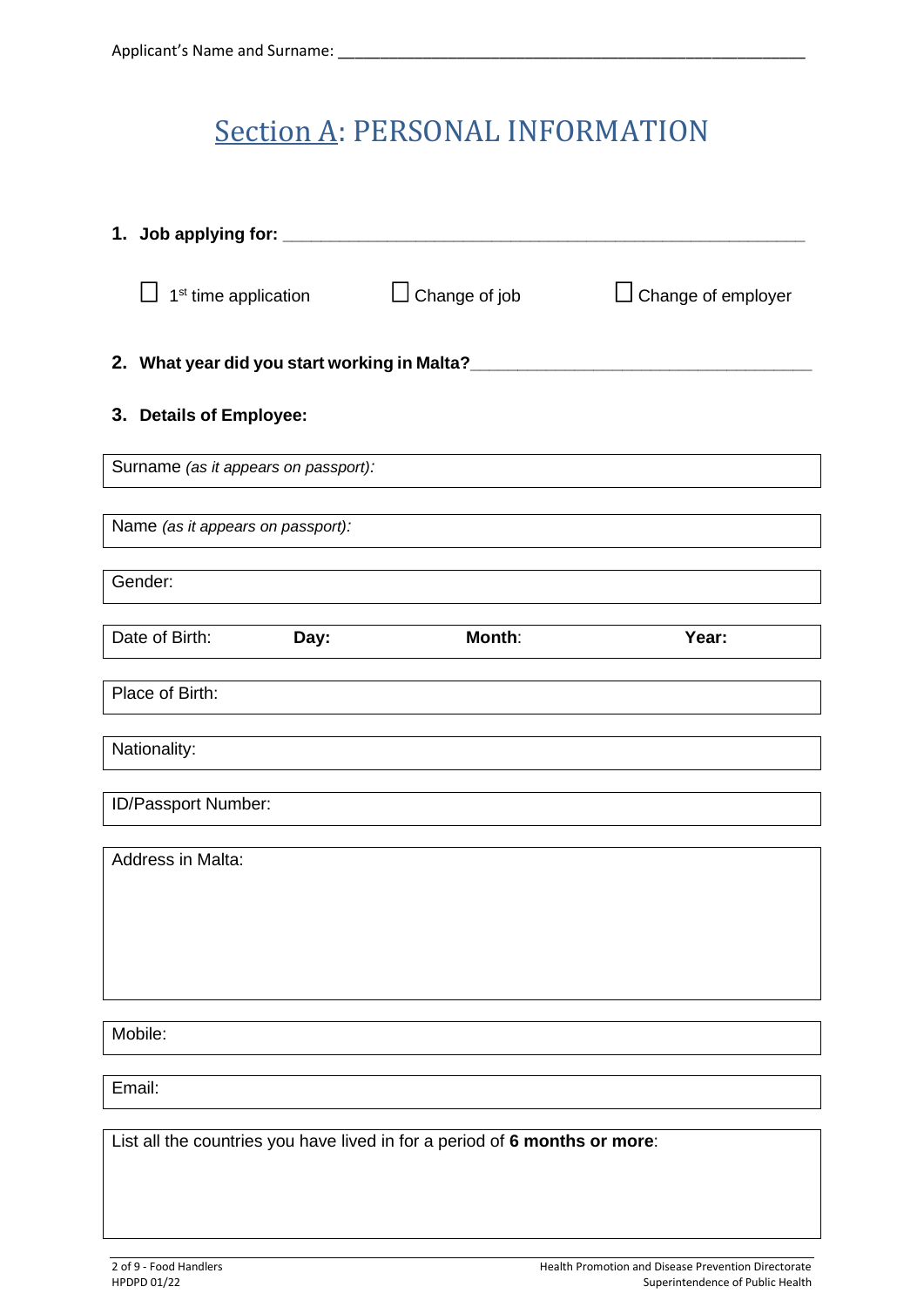| Detailed job description:                                                                     |  |  |  |
|-----------------------------------------------------------------------------------------------|--|--|--|
| (Please see list in website)                                                                  |  |  |  |
|                                                                                               |  |  |  |
|                                                                                               |  |  |  |
|                                                                                               |  |  |  |
|                                                                                               |  |  |  |
|                                                                                               |  |  |  |
|                                                                                               |  |  |  |
| Food Handling Course (tick where applicable)                                                  |  |  |  |
|                                                                                               |  |  |  |
|                                                                                               |  |  |  |
|                                                                                               |  |  |  |
|                                                                                               |  |  |  |
| For people who work indirectly with food like waiters, food & beverage servers, and bar staff |  |  |  |
|                                                                                               |  |  |  |
|                                                                                               |  |  |  |
|                                                                                               |  |  |  |
|                                                                                               |  |  |  |
| For people who are directly involved in preparing food like chefs                             |  |  |  |
|                                                                                               |  |  |  |
|                                                                                               |  |  |  |

#### **4. Details of Employer:**

Name of Employer:

Name of company (*if applicable*):

Email:

Mobile/Telephone:

Address:

**I hereby declare that the information given in this application is true to the best of my knowledge.**

**Applicant's Signature Employer's Signature** 

**Date: \_\_\_\_\_\_\_\_\_\_\_\_\_\_\_\_\_\_ ID number: \_\_\_\_\_\_\_\_\_\_\_\_\_\_\_\_**

3 of 9 - Food Handlers **Health Promotion and Disease Prevention Directorate**<br>Health Promotion and Disease Prevention Directorate<br>Superintendence of Public Health Superintendence of Public Health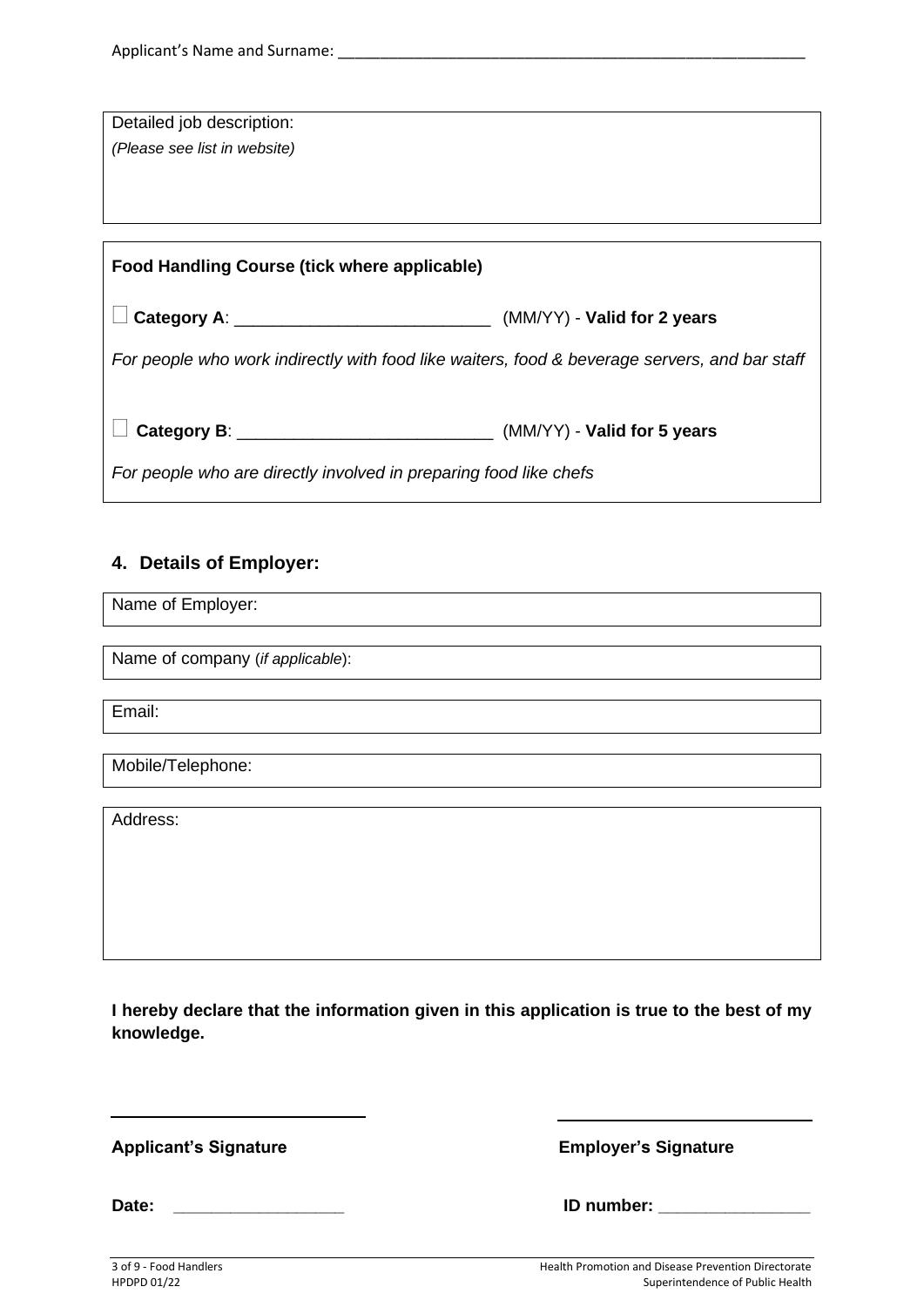# Section B: HEALTH SCREENING

#### **To be completed by the private Medical Doctor**

It is important that applicants are screened for relevant infectious diseases prior to their initiation of employment.

## 1. Chest X-Ray

## **To be done locally in the PRIVATE SECTOR by some applicants**

- $\cdot$  Applicants who were born or who have lived for  $6$  months or more in a country reported as [High Risk for TB](https://deputyprimeminister.gov.mt/en/health-promotion/idpcu/Documents/HIGH%20RISK%20TUBERCULOSIS%20COUNTRY%20LIST.pdf) need to take a chest x-ray.
- Chest x-rays need to be taken within the **last 6 weeks** from the date of the application form.
- Applicants who are **changing job or employer**, can present their previous chest x-ray if this was taken within the past year. If the chest x-ray was taken more than 1 year ago, a repeat of chest x-ray is required.
- Important to fill in the date when chest x-ray was taken.
- If results show any **abnormalities**, please send a copy of the report with the application form.

| <b>Requirement</b>                                                                                                                                                 | <b>Results submitted</b><br>(Tick as Applicable) | Date taken |
|--------------------------------------------------------------------------------------------------------------------------------------------------------------------|--------------------------------------------------|------------|
| <b>CHEST X-RAY</b>                                                                                                                                                 | <b>CXR Normal</b>                                |            |
| For applicants who are born or have spent 6 months or<br>more in a country reported as High Risk for TB <sup>*</sup> by the<br>World Health Organisation (Annex A) | CXR Abnormal                                     |            |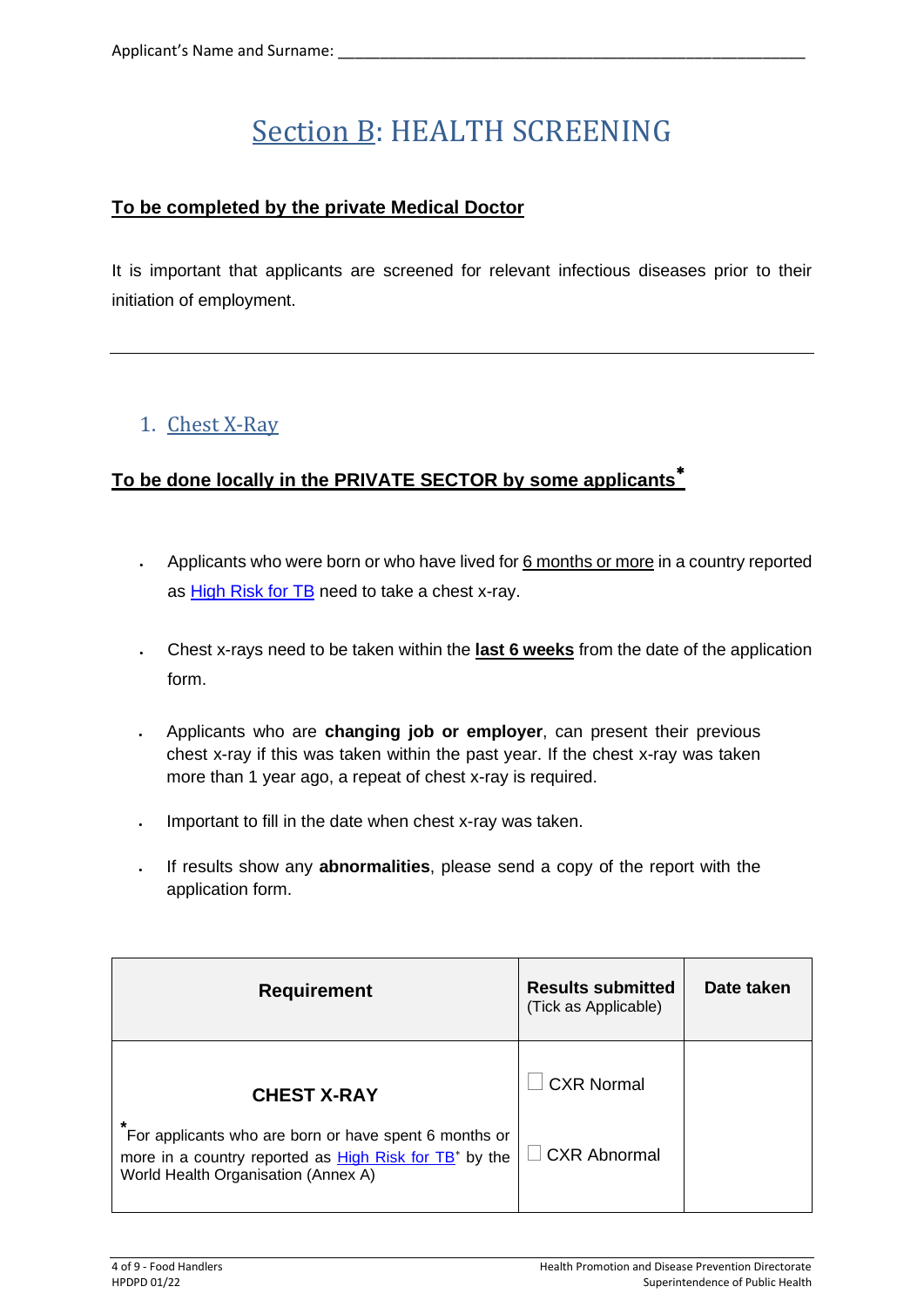## 2. Vaccines and Blood Investigations

- Important to duly complete the form, including **dates and batch numbers** for vaccinations taken.
- Only follow the below-listed **vaccination schedule**.
- Should one of the vaccines be out of stock, kindly document it on the application form and send it for processing. We will guide you accordingly.

| <b>Health Screening</b>                                  | <b>Results submitted</b><br>(Tick as applicable)                               |                                                                                                    | Date taken        |
|----------------------------------------------------------|--------------------------------------------------------------------------------|----------------------------------------------------------------------------------------------------|-------------------|
|                                                          |                                                                                | <b>HEPATITIS A</b>                                                                                 |                   |
| <b>TWINRIX VACCINE</b><br>(Hepatitis A & B)<br><u>OR</u> | <b>Dosing schedule</b><br>$\Box$ 0 months<br>$\Box$ 1 month<br>$\Box$ 6 months | <b>Accelerated schedule</b><br>0 days<br>$\Box$<br>7 days<br>$\Box$<br>21 days<br>⊔<br>1 year<br>Ц | DATES & BATCH NO. |
| <b>HAVRIX / AVAXIM</b><br>(Hepatitis A)                  | 0 months<br>6 months<br>$\blacksquare$                                         |                                                                                                    |                   |
|                                                          | <b>TYPHOID</b>                                                                 |                                                                                                    |                   |
| <b>TYPHIM VI</b><br>(Valid for 3 years)                  | Vaccination record                                                             |                                                                                                    | DATE:             |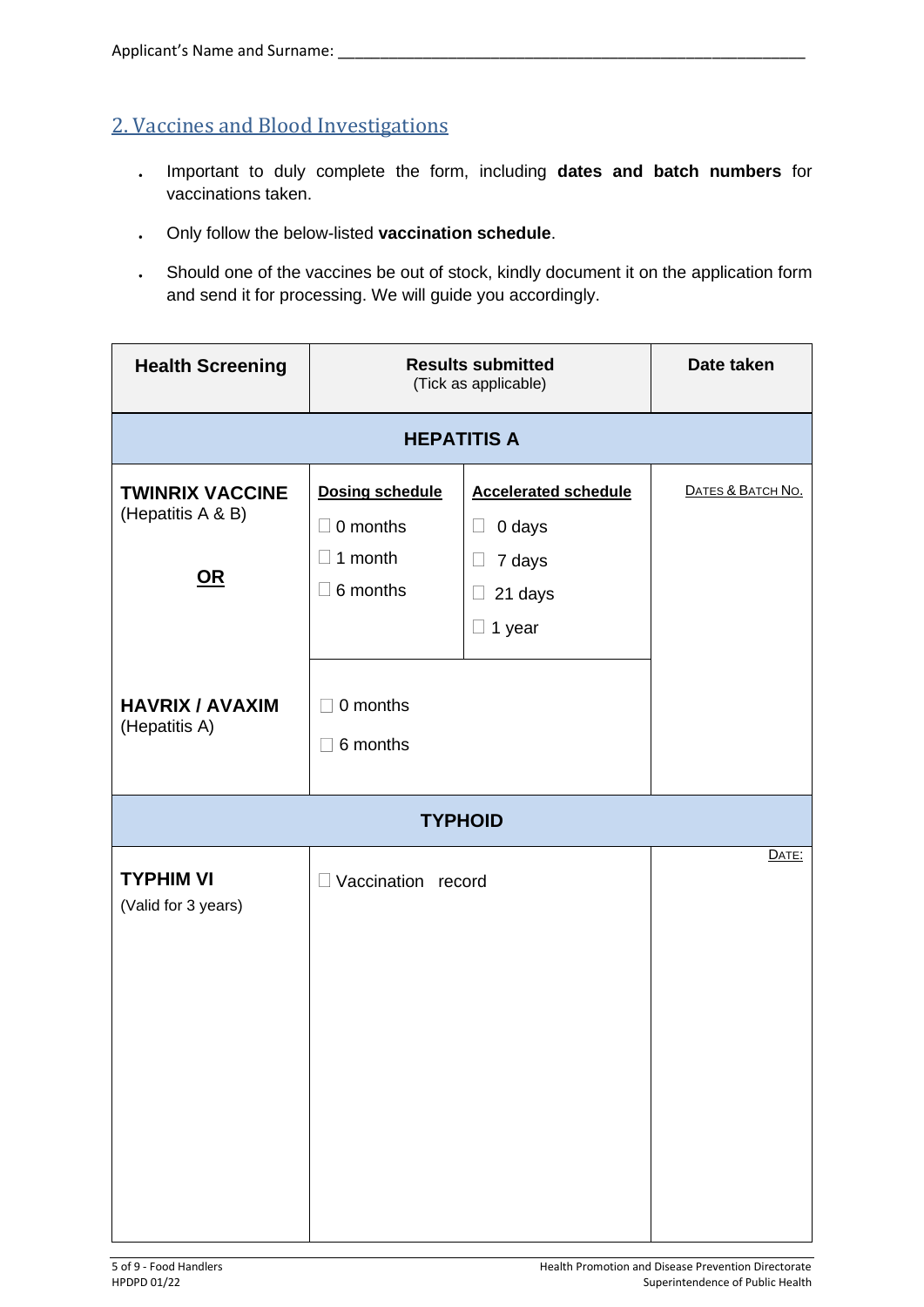| <b>MEASLES</b>                                                                                                  |                                                                                            |                           |  |
|-----------------------------------------------------------------------------------------------------------------|--------------------------------------------------------------------------------------------|---------------------------|--|
| <b>Measles vaccine taken</b><br>1.                                                                              | Records available<br>Records unavailable*                                                  | <b>DATES</b>              |  |
| *If records are unavailable but vaccines have been taken, to check for IgG Measles level                        |                                                                                            |                           |  |
| 2. Measles<br>Antibody<br>titre<br>result (IgG measles)                                                         | Immune<br>Not immune**                                                                     | DATE                      |  |
|                                                                                                                 | **If vaccine was never taken or IgG Measles level are low, to give 1 (one) dose of Measles |                           |  |
| 3. Vaccination administered<br>(Priorix)                                                                        | $\Box$ 1 dose given on                                                                     | <b>AFFIX STICKER</b>      |  |
| <b>POLIO</b>                                                                                                    |                                                                                            |                           |  |
| <b>Documented vaccination</b><br>1.                                                                             | Records available<br>$\exists$ Records unavailable***                                      | DATES:                    |  |
| *** If records are unavailable, to give 1 (one) dose of Polio vaccine                                           |                                                                                            |                           |  |
| 2. Vaccination administered<br><u><b>IMPORTANT:</b></u>                                                         | □ IPV Boostrix                                                                             | <b>AFFIX STICKER HERE</b> |  |
| Only 1 (one) dose of the<br>mentioned vaccines is to be<br>administered and will be<br>approved for processing. | $\Box$ Repevax (Sanofi)<br>$\Box$ Imovax                                                   | DATE:                     |  |
|                                                                                                                 | $\square$ Dultavax                                                                         |                           |  |
|                                                                                                                 | $\Box$ Revaxis                                                                             |                           |  |

**Important to state the dates when the vaccinations were taken. Otherwise, the form will not be accepted.**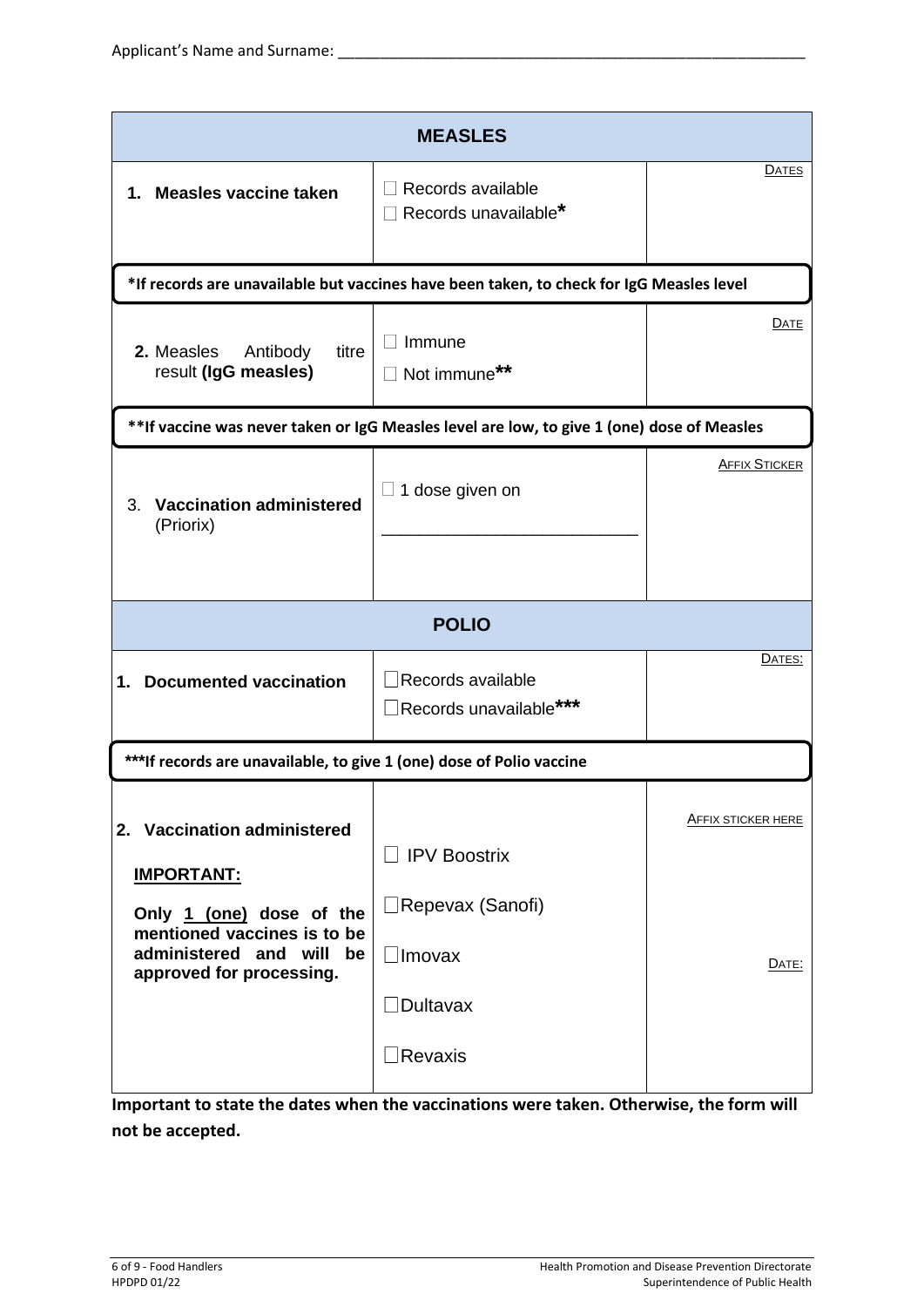### 3. Covid-19

#### **Rapid Antigen Tests (RATs) are not accepted for processing**

- All applicants need to attach a copy of their Covid19 Vaccination certificate, whether with EMA approved vaccines or not.
- Applicants not in possession of a Covid19 Vaccination certificate, need to send a copy of their SARS-CoV-2 test (RT-PCR)<sup>\*</sup> result. Test needs to be carried out in Malta at a local private clinic, within the last 72 hours from the date of the application.
- Applicants coming directly from the list of **Dark Red Countries**, need to send a copy of their SARS-CoV-2 test (RT-PCR) \* at day 11/12 of the quarantine period in Malta.
- For a full list of recognised vaccine certificates, updated country list and for further information, kindly access [www.traveltomalta.gov.mt](http://www.traveltomalta.gov.mt/)

| <b>SARS-CoV-2 TEST (RT-PCR)</b><br>FOR 'DARK RED COUNTRY' APPLICANTS AND THOSE WITHOUT A COVID19 VACCINATION CERTIFICATE |                                                                 |                                         |  |
|--------------------------------------------------------------------------------------------------------------------------|-----------------------------------------------------------------|-----------------------------------------|--|
| <b>SARS-CoV-2 testing (RT-PCR)</b>                                                                                       | Negative test<br>Positive test                                  | DATE:                                   |  |
| (To be carried out in Malta, at a local<br>private clinic)                                                               | Copy of result attached                                         |                                         |  |
| <b>COVID-19 VACCINES &amp; VACCINATION CERTIFICATE</b>                                                                   |                                                                 |                                         |  |
| 1. Locally approved vaccines                                                                                             | Comirnaty (Pfizer)                                              | DATE OF 2 <sup>ND</sup> DOSE OF VACCINE |  |
|                                                                                                                          | Spikevax (Moderna)                                              |                                         |  |
|                                                                                                                          | Vaxzevria (AstraZeneca)                                         |                                         |  |
|                                                                                                                          | <sup>+1 dose</sup><br>Janssen (Johnson & Johnson*)              |                                         |  |
| 2. Booster vaccine                                                                                                       | Received                                                        | DATE OF BOOSTER VACCINE                 |  |
|                                                                                                                          | Not received                                                    |                                         |  |
| 3. Covid19 Vaccination Certificate                                                                                       | <b>Certificate with EMA</b>                                     | Attached                                |  |
|                                                                                                                          | approved vaccines<br>Certificate with other<br>Covid19 vaccines | Attached                                |  |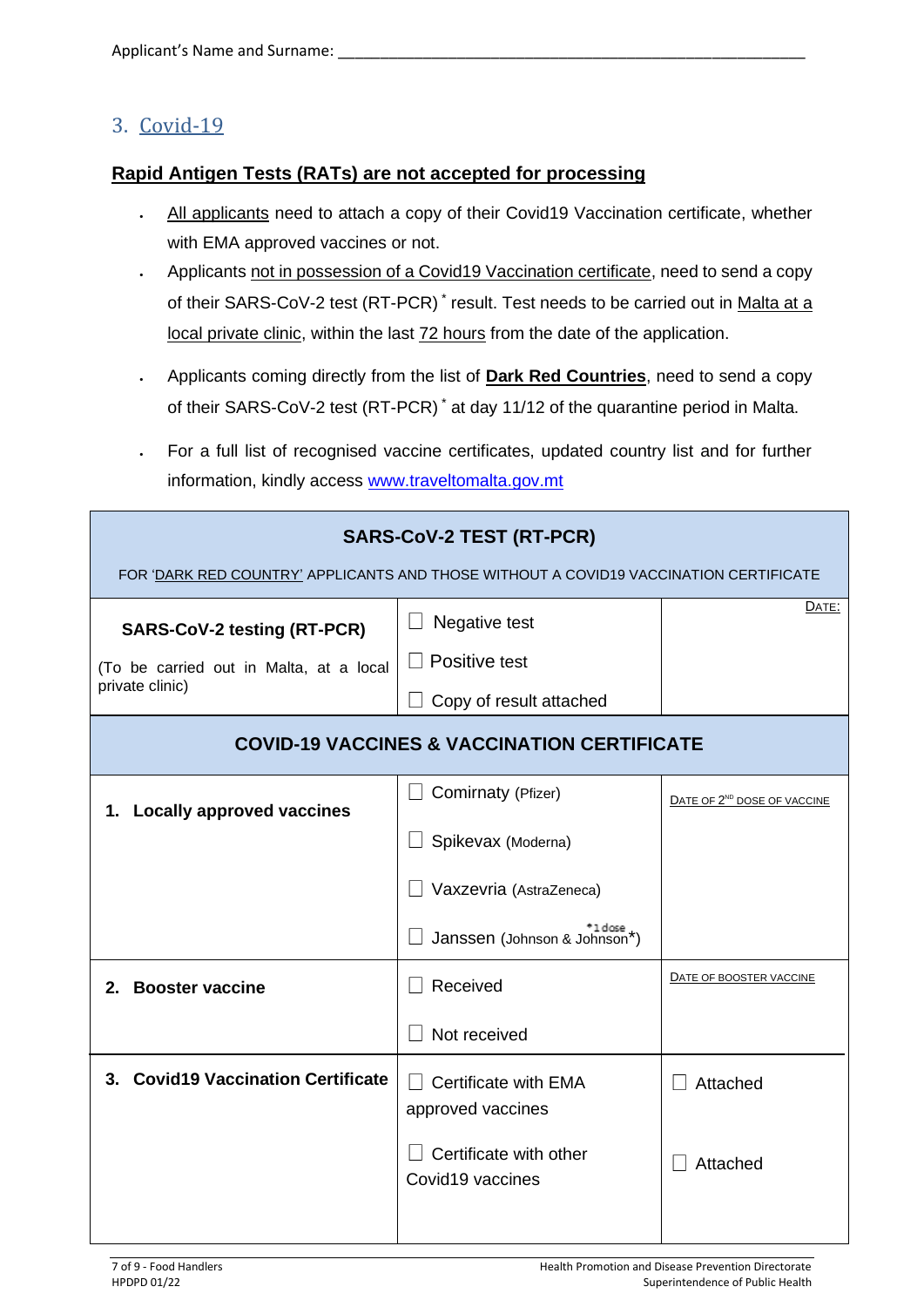# Section C: INFORMATION FOR MEDICAL DOCTORS

All applicants need to be examined to exclude symptoms of scabies, food and water borne illnesses (gastroenteritis) and vaccine preventable diseases such as chickenpox and measles.

I declare that the applicant is not suffering from the above-mentioned infectious diseases.



I declare that the applicant is showing no symptoms suggestive of active tuberculosis (prolonged cough for more than 2 weeks; Haemoptysis; Fever; Weakness; Weight loss; Night sweats; Chest pain).

I declare that I have vetted all the necessary investigations requested to apply for a work permit and found **NO ABNORMALITIES**

I declare that I have vetted all the necessary investigations requested to apply for a work permit and found **ABNORMALITIES**

\_\_\_\_\_\_\_\_\_\_\_\_\_\_\_\_\_\_\_\_\_\_\_\_\_\_\_\_\_\_\_\_\_\_\_\_\_\_\_\_\_\_\_\_\_\_\_\_\_\_\_\_\_\_\_\_\_\_\_\_\_\_\_\_\_\_\_\_\_

\_\_\_\_\_\_\_\_\_\_\_\_\_\_\_\_\_\_\_\_\_\_\_\_\_\_\_\_\_\_\_\_\_\_\_\_\_\_\_\_\_\_\_\_\_\_\_\_\_\_\_\_\_\_\_\_\_\_\_\_\_\_\_\_\_\_\_\_\_

Please list ABNORMALITIES here **Letters** and the set of the set of the set of the set of the set of the set of the set of the set of the set of the set of the set of the set of the set of the set of the set of the set of t

**Kindly inform applicant/employer to send application to [workpermit.idcu@gov.mt](mailto:workpermit.idcu@gov.mt) together with a copy of the abnormal results to be followed up as necessary**

Doctor's Name & Surname (in block letters):

| Medical Council Registration No: | Stamp |
|----------------------------------|-------|
| Mobile No:                       |       |
| Signature:                       |       |

**Kindly ensure that the details provided are all legible. Otherwise, the application will not be processed. Only rubber stamps with legible information requested above will be accepted.**